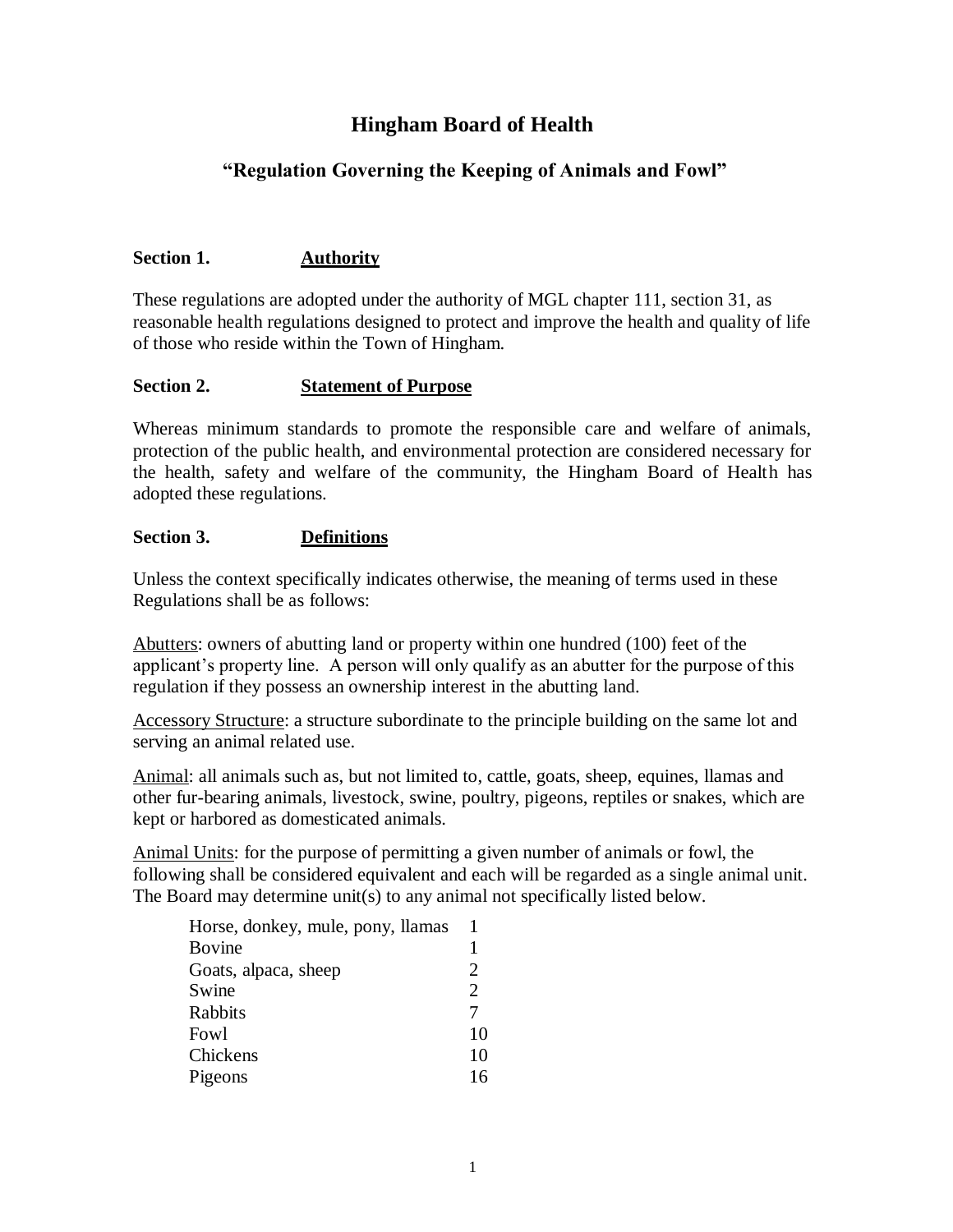Applicant: one who applies for a permit to keep one point five (1.5) or more Animal Units.

Board of Health or "the Board": the Hingham Board of Health.

Town: means the Town of Hingham and its officers, agents and employees including the health department.

Coop: a structure for the keeping or housing of poultry, pigeons, or other types of fowl.

Corral: any pen, or enclosure for the confining of one more animals.

Dwelling: any building, shelter or structure used or intended for human habitation.

Exotic: refers to an animal not native to this region and/or country.

Facility: the total accommodations to be used for the keeping or housing and care of one or more animals, including but not limited to a barn, stable, pen, coop, loft or corral.

Feral Cats: a cat born in the wild, which is not domesticated or socialized to humans and has been abandoned or allowed to become free roaming.

Fowl: birds for food, show, or hunted as game.

Household Pets: animals that are normally kept inside an owner's residential dwelling or commercial building including but not limited to dogs, cats ferrets, pot-bellied pigs, fish, domesticated or exotic birds, certain reptiles and guinea pigs, hamsters, and mice.

Impervious material: soils having a percolation rate greater than ninety (90) minutes per inch drop.

Keeping of Animals Permit: refers to a permit issued for the keeping or housing of one point five (1.5) or more Animal Units in accordance with the provisions of this regulation.

Lot: a parcel of land, which is or may be occupied by a building and accessory structure, including open spaces required under this Article. "Lot" includes the words "plot" or "parcel."

Manure Management Plan ("MMP"): is a plan for the handling of manure. The MMP shall address cleaning, composting, storage, utilization and removal of manure.

Nuisance: shall mean any condition including, but not limited to, noise, offensive odor, attraction or breeding of insects, an environment supporting growth of vermin, presence of rodents, or any other condition having public health or environmental significance. This definition shall be mindful of MGL chapter 111, section 125A.

Owner: every person (including a trust, corporation or other legal entity) who alone or jointly with one or more other persons has legal title to any lot, building, structure, dwelling or dwelling unit.

Pen: a structure for the keeping or housing of one or more animals.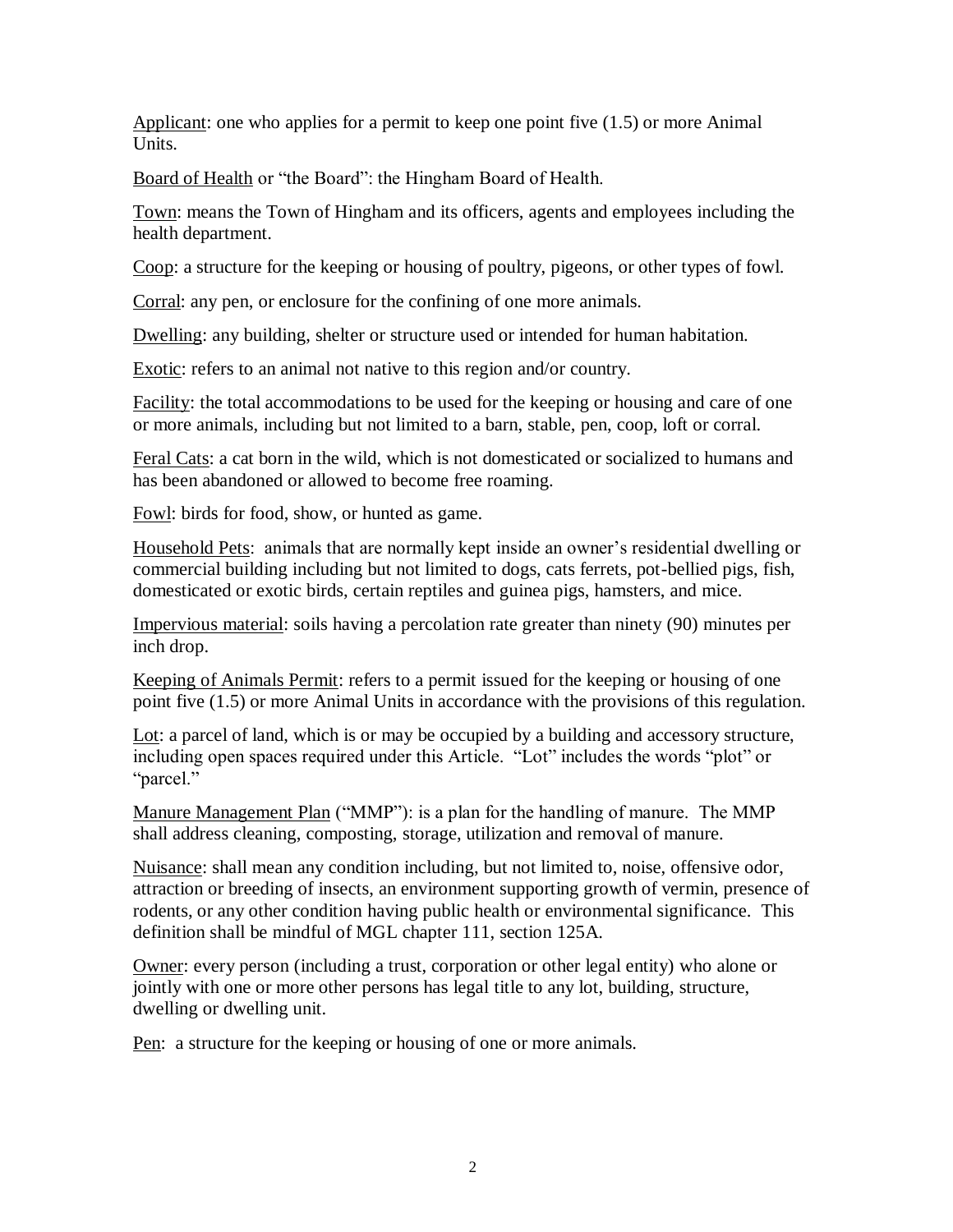Pest Management Plan ("PMP"): is a plan, which adequately defines the measures that shall be taken by the owner to minimize the presence of rodents, insects, and the creation of odors and other nuisances.

Pigeons: member of the Columbidea family of birds that include 'racing', 'fancy', and 'sporting' pigeons.

Poultry: refers to domesticated or semi-domesticated birds including chickens, ordinarily kept for food or eggs.

Responsible Party: each person who has care, charge or control of any building, structure dwelling, facility or lot unit or as agent, executrix, administrator, administratrix, trustee, personal representative, lessee or guardian of the estate of the owner of legal title.

Runoff: water from natural or unnatural sources that flows over the surface of the ground.

Stable: means an accessory building or structure used for the shelter and/or the feeding of one or more animals.

Stall: a compartment in a stable used for the keeping of one or more animals.

Unsanitary Conditions: the Facility's state of being or condition which, in the judgment of the Board of Health, are conducive to or results in, breeding of flies, creation of offensive odors, rodent infestation, liquid effluent, runoff, and/or noise, in such concentrations and/or such duration as to causes a nuisance, be injurious, maybe considered potentially injurious to human health, or unreasonably interfere with the health and safe enjoyment of life and property.

Usable Area: land area suitable for the raising of animals such as pastures, fields, wooded uplands. This area does not include wetlands, dwellings, or any other area(s) as may be restricted by town, state or federal regulations.

Vermin: various types of insects, bugs, and/or rodents.

Watercourse: any river, stream, drain, pond, lake and tributaries thereto or other body of water drained by a stream, dry ditch, or other depression that will permit drainage water to empty into any waters of the Commonwealth.

Wetlands: land area or surface area so defined by Massachusetts Wetlands Protection Act, MGL chapter 131, section 40 and regulations promulgated pursuant thereto at 310 CMR 10.00 or pursuant to section 404 of the Federal Water Pollution Control Act, USC 1341.

Wild Animal: any animal not normally found or kept as a domesticated animal, including but not limited to poisonous reptiles, alligators, monkeys, lions, and tigers.

## **Section 4. General Requirements**

A. The Useable Area for calculating the number of Animal Units allowed on a lot shall consist of upland area only. Wetlands may not be used in calculating the number of Animal Units allowed on any parcel of land. Lot dimensions may be considered by the Board of Health when determining the total number of Animal Units allowed on a parcel of land. The minimum lot area shall be one (1) acre of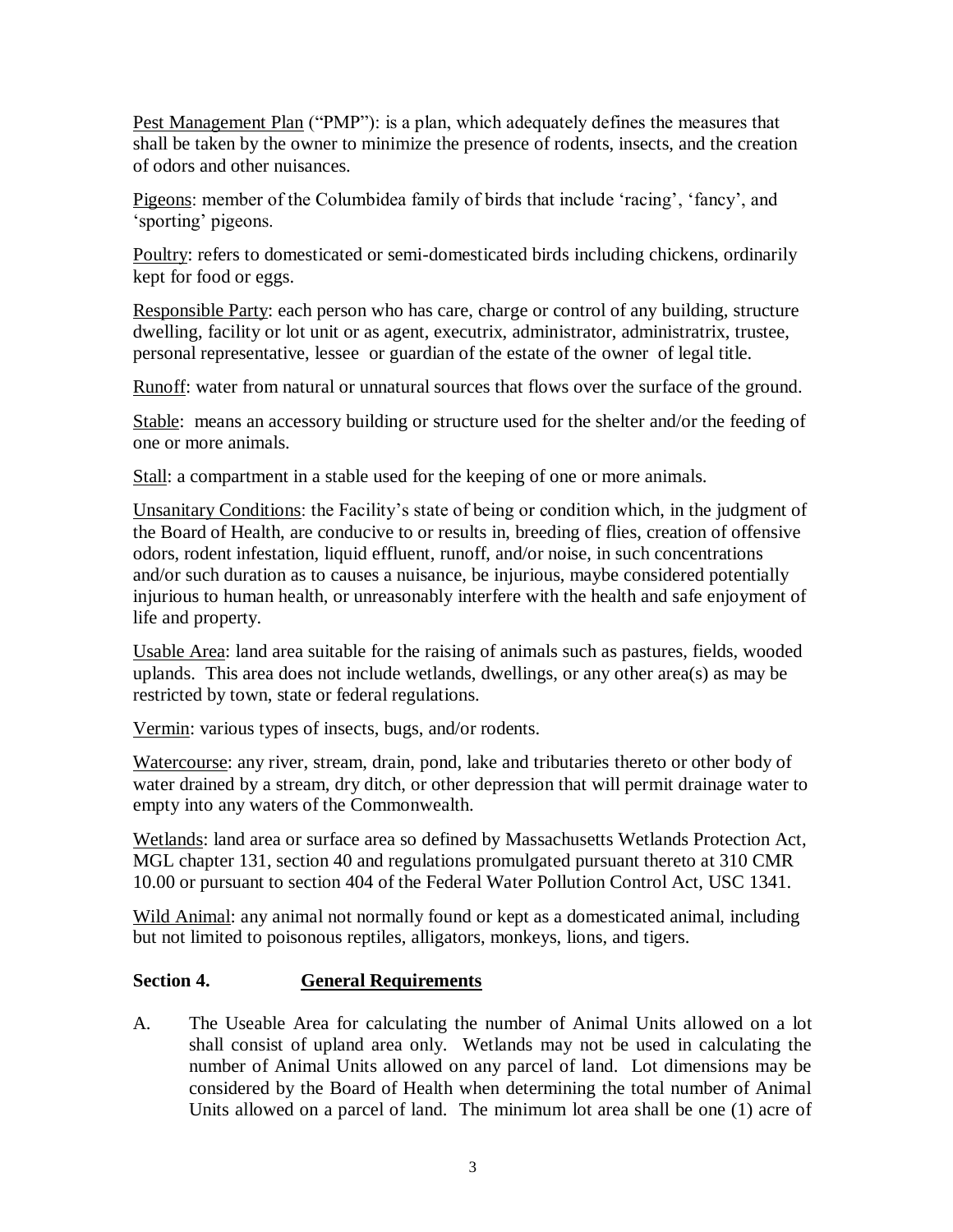useable land. Additional Animal Units up to a total of four (4) shall not be permitted unless the lot contains a minimum of two thirds (2/3) of an acre per each additional animal unit. More than four (4) Animal Units may be permitted on lots containing more than three (3) acres, provided that lot dimensions are acceptable to the Board, the general provisions of these regulations have been met, and that the granting of such permit and any necessary variance, will not adversely affect the public health, safety and welfare.

- B. The Facility shall be located no less than:
	- 1. 100 feet from a Wetland as defined by MGL chapter 131, section 40.
	- 2. 30 feet from a sideline, rearline or public way
	- 3. 100 feet from any abutting dwelling.
	- 4. 100 feet from any well, public or private, used as a drinking water supply
- C. The Facility must comply with all applicable zoning requirements.

#### **Section 5. Permit and Application Requirements**

A Keeping of Animals Permit is required for anyone keeping 1.5 Animal Units as defined in this regulation. At time of application; the applicant shall provide the Board of Health with the following documents:

- A. Application(s) for a permit for the purpose of keeping animals shall be submitted on a form supplied by the Board of Health for each location where animals are kept in the Town. Such application shall be accompanied by the following information:
	- (1) Full name, address, and telephone number of the applicant
	- (2) Location street address of the premises to be used
	- (3) Number and species of animals to be kept. No animals in excess of the specified number on initial application shall be kept. The addition of any new Animal Units requires an applicant to make application for a modification of said permit with the Board of Health.
	- (4) Applicant shall submit a copy of all required animal immunizations to the Board of Health such as EEE, Tetanus, and Rabies for horses, Rabies for cows.
	- (5) A plot plan, acceptable to the Board, showing the lot borders with dimensions of area where the animals will be kept and used by animals, location of accessory structure(s), principal structure(s), abutting structure(s), confining fences and barriers, any Wetlands located on the lot of the housing for the one point five (1.5) or more animals, location of any septic system on the premises, location of any private wells within the perimeter of the area where the one point five (1.5) or more animals will be kept or within one hundred (100) feet of the perimeter, showing location of manure containers, and drainage details. Also the plan shall show the locations of all lots and with the houses shown thereon within 500 feet of the proposed area for keeping of the animals.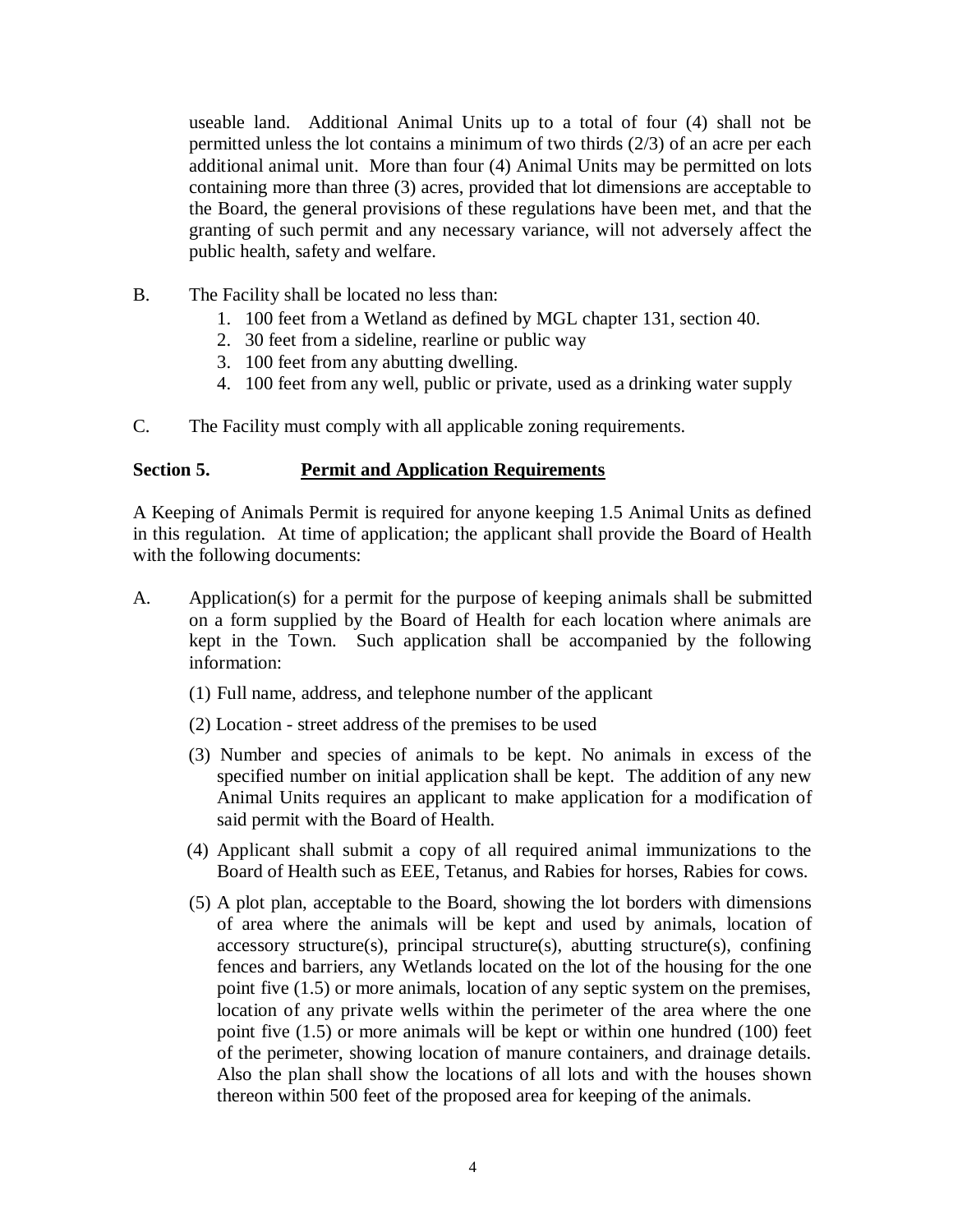- (6) A written Manure Management Plan for the management and disposal of animal waste, storage of feed, and a Pest Management Plan used to control of flies and vermin.
- (7) Name of the principal veterinarian for each animal.
- B. The initial applicant/application shall meet and receive zoning clearance from the Hingham Building Commissioner. A special permit may be necessary from the Zoning Board of Appeals.
- C. The initial applicant/application shall meet and receive conservation clearance from the Hingham Conservation Officer and/or Conservation Commission.
- D. The initial applicant/application shall meet and receive clearance from the Animal Control Officer.
- E. For the initial application for a permit to keep animals after the effective date of this regulation, the applicant shall notify the adjacent property abutters by certified mail that an application has been filed at the Board of Health for a permit to keep animals. A copy of the notification sent to the abutters and proof of notification (the green card) shall be provided to the Board of Health.
- F. The Board shall hold a hearing on the initial permit application within thirty days of filing a completed application being submitted. Within forty-five (45) days after the close of the hearing, the Board shall issue a decision on the application.
- G. Fees for permits shall be determined by the Board of Health's fee schedule and shall be subject to annual review.
- H. Permits shall expire on December  $31<sup>st</sup>$  of each year, unless sooner revoked by the Board of Health upon violation of any of the provisions of these regulations. Any permit holder must apply for a renewal of the permit at least forty-five (45) days prior to the expiration of said permit. Any changes from the previous permit shall be provided on a renewal application.
- I. Exotic and Wild animal(s) shall not be kept within the Town of Hingham limits without expressed written approval of the Board of Health or its authorized agent and shall be in accordance of Massachusetts General Laws.
- J. No person shall propose or erect, remodel, occupy or use for a Stable, or Accessory Structure intended for the housing of animals unless and until he/she has submitted an initial or revised plan to the Board of Health for review and the same has been approved.
- K. Permits are not transferable and shall be posted in a conspicuous area.
- L. An applicant must comply with all federal, state and local regulations and bylaws.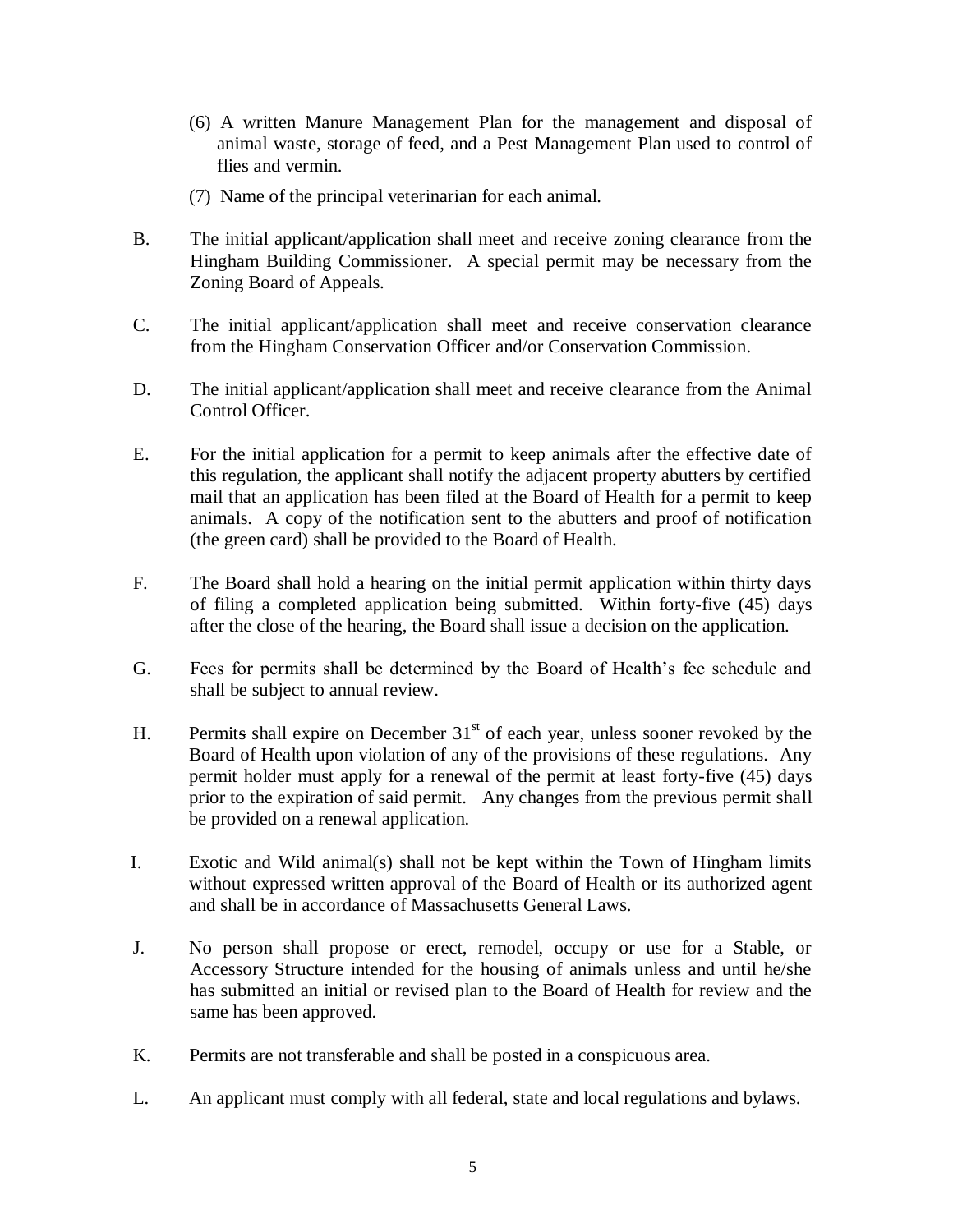#### **Section 6. Facility Standards**

- A. The Facility for the keeping of one point five (1.5) or more Animal Units shall not allow the floor and/or grounds of the Facility for the keeping of one point five (1.5) or more Animal Units to be designed, constructed, and/or maintained in a manner that would likely endanger the animals or promote Unsanitary Conditions.
- B. Each Facility shall have a supply of potable water available to the structure for drinking and cleaning purposes.
- C. The Facility shall be adequately ventilated, provide protection from weather elements and provide food and water in all Facilities.
- D. All Facilities for the keeping of one point five (1.5) or more Animal Units shall be securely fenced to prevent the escape of animals there from. Animals at no time shall be allowed to roam unattended from the designated area as noted in the application.
- E. Where appropriate an adequate structurally sound dry shelter for the one point five (1.5) or more Animal Units shall be maintained within the Facility.
- F. The Facility in which the one point five (1.5) or more Animal Units are kept shall be maintained in such a manner as to prevent the spread of infectious or contagious diseases.
- G. The Owner and/or permit holder of the Facility for the keeping of one point five (1.5) or more Animal Units shall keep the Facility in a clean, sanitary, and presentable condition, free from decaying food, filth, feces, vermin infestation and stagnant water.
- H. Food shall be stored in sealed, moisture-proof and vermin-proof containers, when appropriate.
- I. Dead animals shall be disposed of or incinerated, at an appropriate Facility, within a reasonable time but in no event more than forty-eight hours (48) hours after death. Storage of deceased animal shall be in such a way to prevent odors and attraction of vermin.

## **Section 7. Manure Management**

The following are requirements for the keeping and maintenance of manure and fecal matter within the Facility. The permit holder is responsible to implement a MMP for the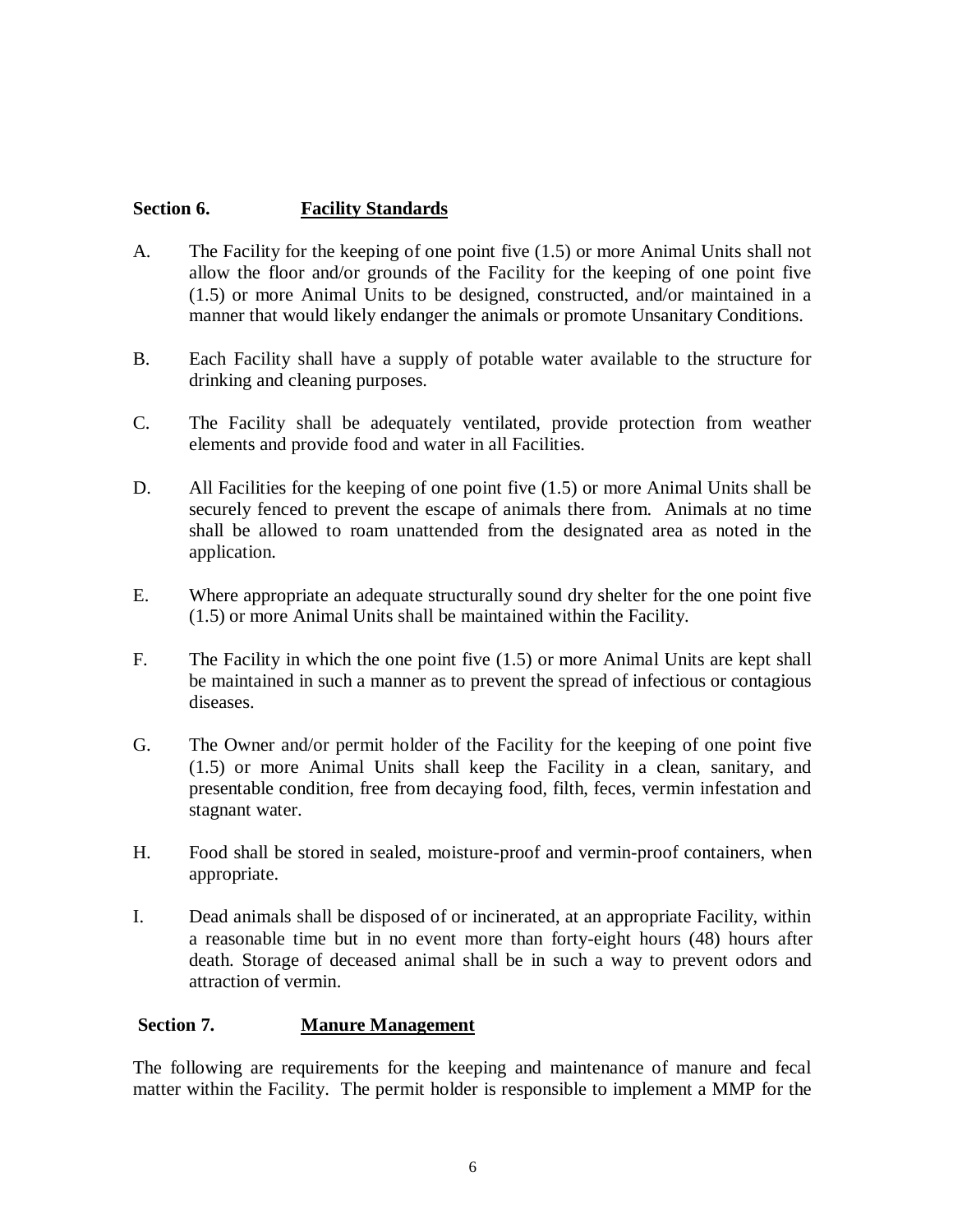Facility. This plan requires approval by the Board of Health or their authorized agent at the time the permit is granted.

- A. Drainage or liquid effluent containing urine, fecal matter and manure from any one point five (1.5) or more Animal Units kept at said Facility is not to be discharged in Runoff, or to flow over the surface of the ground onto a neighboring property, public way, Watercourse or Wetlands. Water including drainage, shall not become stagnant or collect or create a ponding affect upon said Facility.
- B. The Owner and/or permit holder of Facility for the keeping of one point five (1.5) or more Animal Units shall provide for the sanitary storage and disposal of all waste, fecal matter and manure related to the keeping of the one point five (1.5) or more Animal Units.
- C. Management and disposal of manure and soiled bedding shall be such as to minimize odors, breeding of flies, and the attraction of Vermin. Manure shall be collected and kept in suitable pit or receptacle at a single location. This location shall also be carefully chosen to maximize the distance from abutting properties and Wetlands and with due consideration of the prevailing winds.
- D. The following requirements shall apply to the use, accumulation and/or disposal of manure.
	- 1. The accumulation, stock piling, and storage of manure outside of a pit or receptacle is prohibited.
	- 2. No manure storage area shall be closer than the distances shown to the components listed in the following table. The distances shown are minimum distances and may be increased where required by conditions particular to the location or by zoning requirements.

| Wetland                            | 100' |
|------------------------------------|------|
| Surface/subsurface drains          | 100' |
| <b>Abutting Dwellings</b>          | 200' |
| Side & Rear lot lines              | 30'  |
| Public or private roadway          | 30'  |
| Tributary to a public water supply | 100' |
| Private water supply               | 100' |
| Public water supply                | 100' |

However, no portion of a stable, corral, grazing area or manure storage area shall be located within the Zone 1 of a Public Water Supply.

3. The dimensions and/or drainage conditions of any particular lot may, in the opinion of the Board of Health or its authorized agent, require off-property disposal of manure. In such cases, the manure shall not be put out for general town trash collection. It shall be the responsibility of the Owner and/or permit holder to dispose of manure in a safe and sanitary manner and not be allowed to accumulate on property or interior of an Accessory Structure.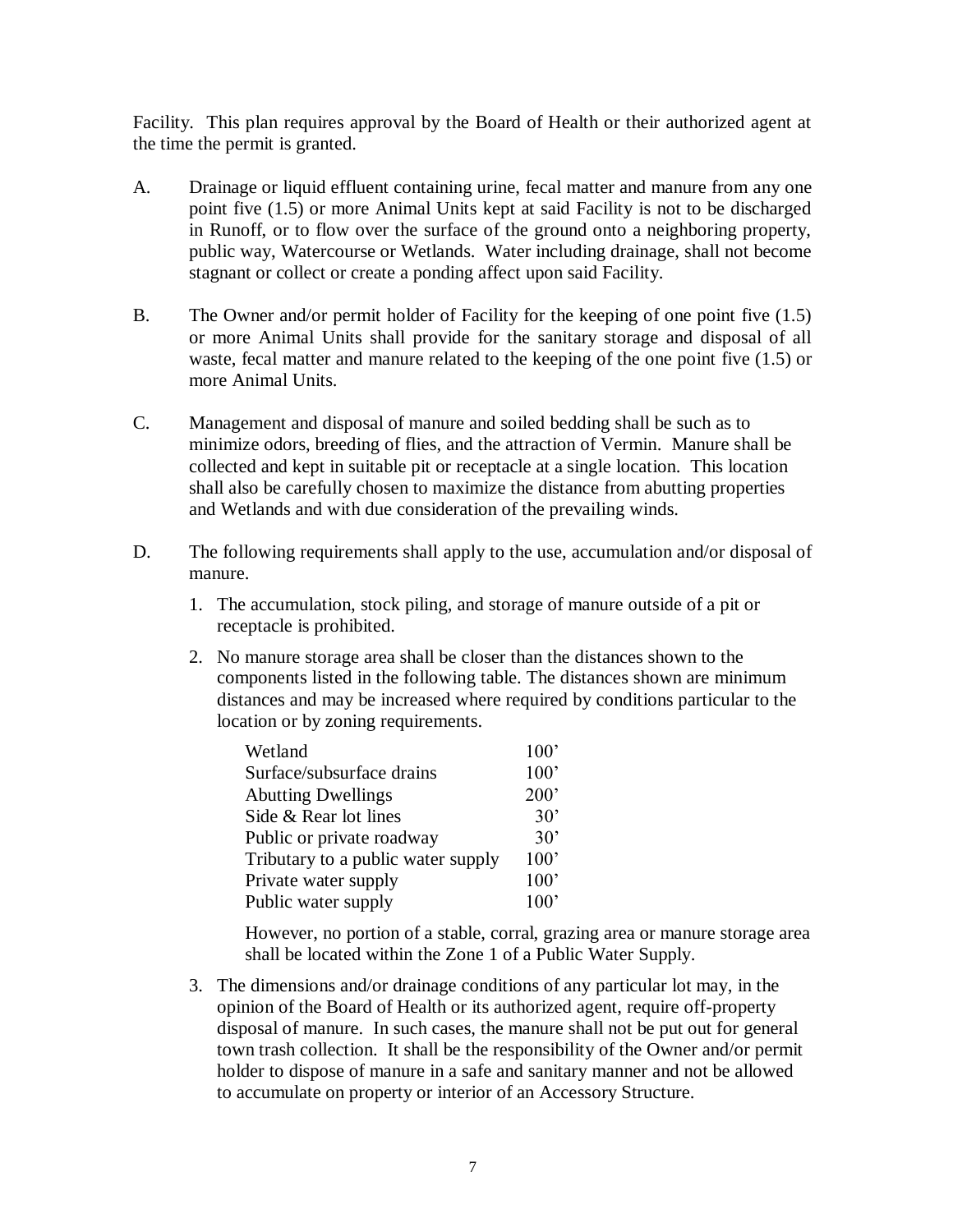4. The Board of Health or its authorized agent will allow the composting of manure generated at the Facility for the keeping of one point five (1.5) or more Animal Units upon specific written Board of Health approval.

#### **Section 8. Pest Management**

The Owner and/or permit holder is responsible to implement a Pest Management Plan for the Facility. This plan requires approval by the Board of Health or its authorized agent and will be performed by a licensed pest control operator whenever required by law. Extermination shall be performed as deemed necessary by the Board of Health or its authorized agent or a licensed pest control operator.

## **Section 9. Keeping of Horses**

No permit shall be issued to keep a horse on any lot of land containing less than one (1) acre. The usable area, drainage conditions and dimensions of the lot must also be acceptable to the Board of Health. Additional horses up to a total of four (4) shall not be permitted unless the lot contains a minimum of two thirds (2/3) of an acre per each additional horse. More than four horses may be permitted to be kept on lots containing more than three (3) acres, provided that lot dimensions are acceptable to the Board, the general provisions of these regulations have been met, and that the granting of such permit and any necessary variance, will not adversely affect the public health, safety and welfare.

## **Section 10.** Keeping of Poultry

- A. No rooster shall be allowed unless a permit is specifically issued. An application shall be furnished by the Board of Health. It shall be adequate cause for refusing or revoking a permit to keep a rooster if one or more abutters complain of its presence by reason of noise.
- B. There shall be at least three (3) square foot of floor space for each mature Poultry kept within the coop. Coops shall be cleaned regularly to maintain sanitary conditions and thoroughly disinfected at least three times a year.
- C. Additional Poultry up to a total of one hundred fifty (150) shall not be permitted unless the lot contains a minimum of twenty-five hundred (2,500) square feet per each additional fifteen Poultry, provided that lot dimensions are acceptable to the Board, the general provisions of these regulations have been met, and that the granting of such permit and any necessary variance, will not adversely affect the public health, safety and welfare.

## **Section 11. Keeping of Pigeons**

A. All Pigeons shall be confined to their coop except for limited periods necessary for exercise, training, and competition. At no time shall Pigeons be allowed to perch or linger on buildings or the property of others. Flight activities shall not adversely affect adjacent properties.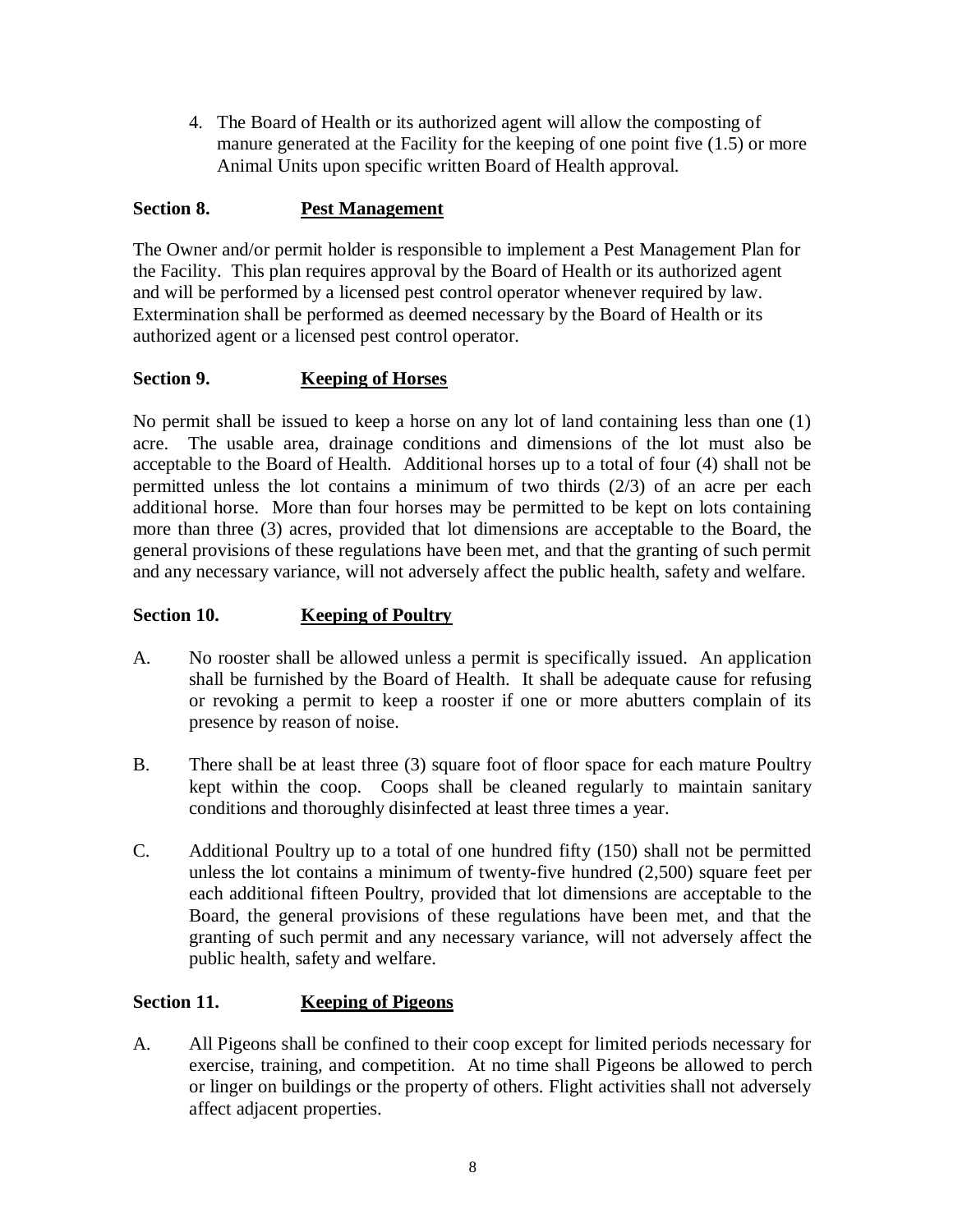- B. There shall be at least one (1) square foot of floor space for each mature Pigeon kept within the coop. Coops shall be cleaned regularly to maintain sanitary conditions and thoroughly disinfected at least three times a year.
- C. Training, exercising, and the release of Pigeons from the Facility shall not be undertaken during the hours of 10:00am to 4:00pm from June to September as not to disturb yard use and the enjoyment of abutting neighbors.
- D. Additional Pigeons up to a total of one hundred (100) shall not be permitted unless the lot contains a minimum of twenty-five hundred (2,500) square feet per each additional twenty-five Pigeons, provided that lot dimensions are acceptable to the Board, the general provisions of these regulations have been met, and that the granting of such permit and any necessary variance, will not adversely affect the public health, safety and welfare.

#### **Section 12. Exceptions**

- A. The Board may impose a permit for an Owner of less than 1.5 Animal Units where an order of public Nuisance has been issued by the Board of Health.
- B. Household Pets shall be excluded from these regulations with the exception that the Board may impose a permit in situations where animals are kept in unreasonable numbers or conditions that result in an order of public Nuisance or recognized hazard to the health and welfare of the community.
- C. The Owner of a "Kennel" for dogs as defined under MGL chapter 140, section 136A shall be required to obtain a permit, however, the general requirements under Section 4(A) and (B) of these regulations waived unless the Board in its reasonable judgment deems one or more of these general requirements necessary.

## **Section 13. Animal Health and Safety**

- A. All animals shall be cared for in a humane manner. It shall be illegal to abuse, either physically or by neglect, any animal. The Hingham Board of Health or its agent may at any time require the removal of an animal from the custody of any person when it is determined that the health, safety, or welfare of an animal is jeopardized. The Board will assist the Massachusetts Society for the Prevention of Cruelty of Animals (MSPCA) and/or the Animal Rescue League of Boston (ARL) in this process.
- B. All animals shall be immunized against Rabies, when appropriate for that species, with proof supplied annually prior to the issuance or renewal of a permit. No permit will be issued without proof of immunization. All animals shall additionally meet any State-mandated immunization requirement(s).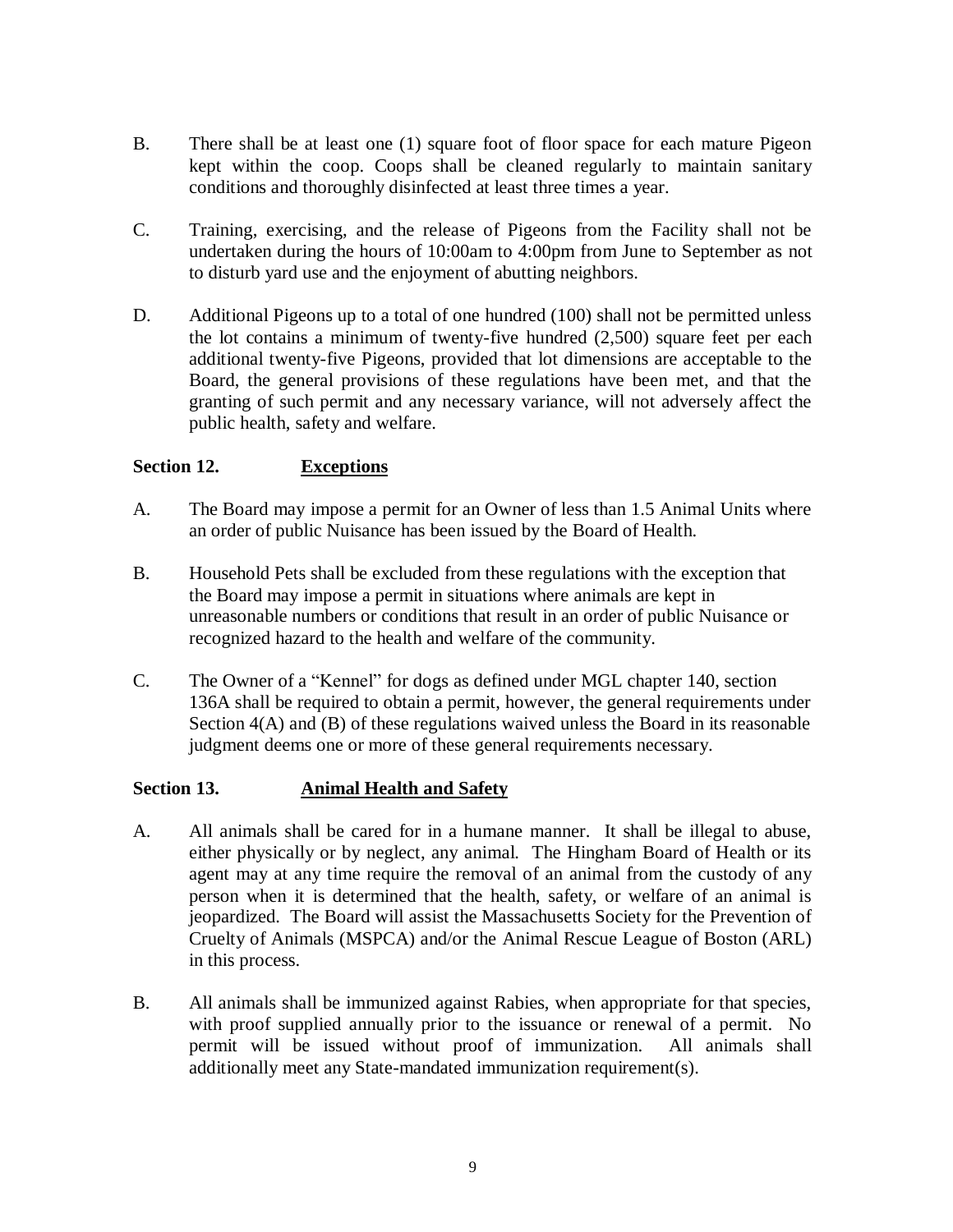- C. It is recommended that horses be immunized for Eastern Equine Encephalitis, Tetanus, Strangles, West Nile Virus, Influenza, and Rhino. It is also recommended that a Coggins Test be conducted as circumstances dictate.
- D. When there is a USDA approved vaccine available for use to combat certain disease(s), it shall be required that those animals approved to receive it be vaccinated unless the animal's veterinarian recommends otherwise.

#### **Section 14. Enforcement**

- A. An Owner, Responsible Party or person who keeps Animals or Fowl and fails to obtain a permit as required hereunder or when directed to do so by the Board shall be subject to a fine or penalty.
- B. The Board of Health may deny, suspend, revoke, or refuse to renew a permit for failure to comply with any provision of these regulations.
- C. The Owner, a permit holder, their designee, or Responsible Party in charge of a Facility covered by these regulations who fails to comply with this regulation shall be subject to a fine or penalty.
- D. The person(s) who have had a permit denied or revoked shall be ordered to remove all animals from the property within 30 days of said denial or revocation or within a time frame determined by the Board of Health.
- E. The continuance of any violation of these regulations beyond a date specified by the Board of Health, when the Owner and/or permit holder of the Facility has been ordered by an agent of the Board of Health to abate any such violations in a safe and sanitary manner, shall be cause for revocation of permit and/or initiation of legal proceedings to eliminate said conditions.
- F. The Board of Health, or its authorized agent, may reasonably conduct unannounced inspections of a Facility for the keeping of the one point five (1.5) or more Animal Units to ensure compliance with these regulations.

## **Section 15. Fines and Penalties**

Violations of these regulations shall have the following fines or penalties imposed:

| First offense:        | Written Warning |
|-----------------------|-----------------|
| Second offense:       | \$50.00         |
| Third offense:        | \$200.00        |
| Subsequence offenses: | Up to \$500.00  |

Each day of failure to comply with these regulations may constitute a separate violation.

#### **Section 16. Right to a Hearing**